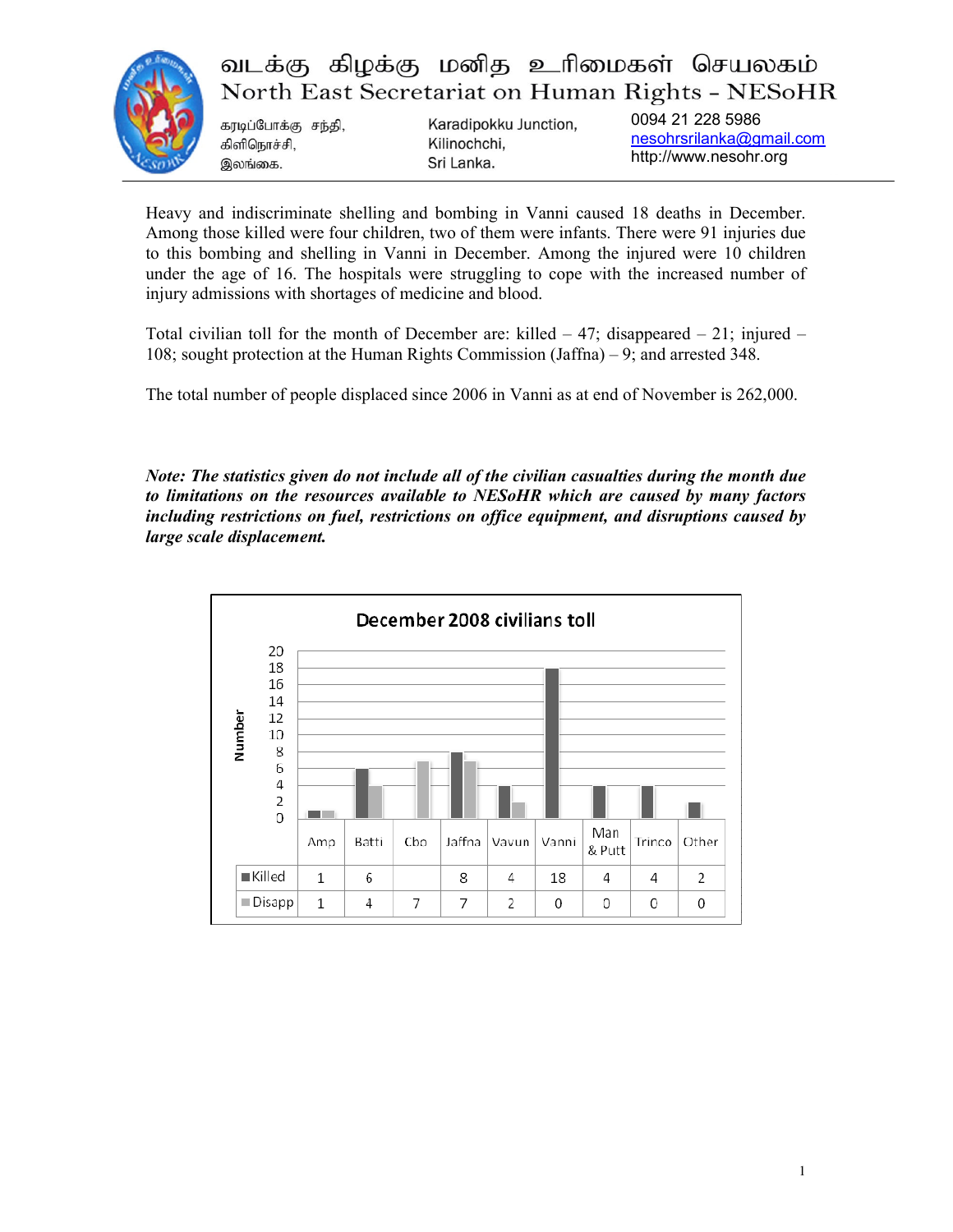| Vanni Displacement Statistics up to end of December 2008 |                               |                                |                               |                                 |                                  |                        |                      |  |  |
|----------------------------------------------------------|-------------------------------|--------------------------------|-------------------------------|---------------------------------|----------------------------------|------------------------|----------------------|--|--|
| <b>AGA Division</b>                                      | No of<br>displaced<br>persons | No of<br>displaced<br>students | No of<br>displaced<br>schools | No of<br>displaced<br>hospitals | Cultivation<br>abandoned<br>(HA) | Livestock<br>abandoned | Poultry<br>abandoned |  |  |
|                                                          |                               |                                |                               |                                 |                                  |                        |                      |  |  |
| Karachchi                                                | 16409                         | 15050                          | 37                            | $\overline{3}$                  | 8285                             | 50619                  | 17315                |  |  |
| Kandavalai                                               | 71188                         | 1320                           | 8                             |                                 |                                  | 8050                   | 70270                |  |  |
| Poonahari                                                | 26512                         | 4142                           | 29                            | 3                               | 7222                             | 14399                  | 17919                |  |  |
| Pachchilaipalli                                          | 10433                         | 1667                           | 13                            | 1                               | 942                              | 2502                   | 6717                 |  |  |
| Vadamar-east                                             | 7671                          | 1124                           | 12                            | $\mathbf{1}$                    |                                  |                        |                      |  |  |
|                                                          |                               |                                |                               |                                 |                                  |                        |                      |  |  |
| Oddusuddan                                               | 8959                          | 4568                           | 23                            | $\overline{2}$                  | 3229                             | 27879                  | 52280                |  |  |
| Maritimepattu                                            | 22939                         | 8370                           | 21                            | $\overline{2}$                  | 4416                             | 19950                  | 90282                |  |  |
| Puthukudiyiruppu                                         | 13886                         | 19                             | $\mathbf{1}$                  |                                 |                                  |                        |                      |  |  |
| Manthai east                                             | 16577                         | 2158                           | 14                            | 1                               | 3257                             | 16122                  | 12060                |  |  |
| Thunukkai                                                | 20203                         | 5450                           | 17                            | $\overline{2}$                  | 3279                             | 24685                  | 44709                |  |  |
|                                                          |                               |                                |                               |                                 |                                  |                        |                      |  |  |
| Musali                                                   | 4000                          | 1177                           | 8                             | $\mathbf{1}$                    | 1260                             | 694                    | 1620                 |  |  |
| Manthai west                                             | 22102                         | 3318                           | 12                            | 3                               | 7585                             | 2973                   | 6937                 |  |  |
| Madu                                                     | 7300                          | 2430                           | 12                            | $\mathbf{1}$                    | 2133                             | 1951                   | 4554                 |  |  |
|                                                          |                               |                                |                               |                                 |                                  |                        |                      |  |  |
| <b>Vav-North</b>                                         | 14493                         | 1056                           | 15                            | $\mathbf{1}$                    | 7030                             | 2109                   | 4130                 |  |  |
|                                                          |                               |                                |                               |                                 |                                  |                        |                      |  |  |
| <b>Grand</b> total                                       | 262672                        | 51849                          | 222                           | 21                              | 48638                            | 171933                 | 328793               |  |  |

## Death and injuries in Vanni

The statistics on civilian deaths and injuries in Vanni since the military offensives started in mid 2006, which is the same period for which the above statistics is provided, is presented below.

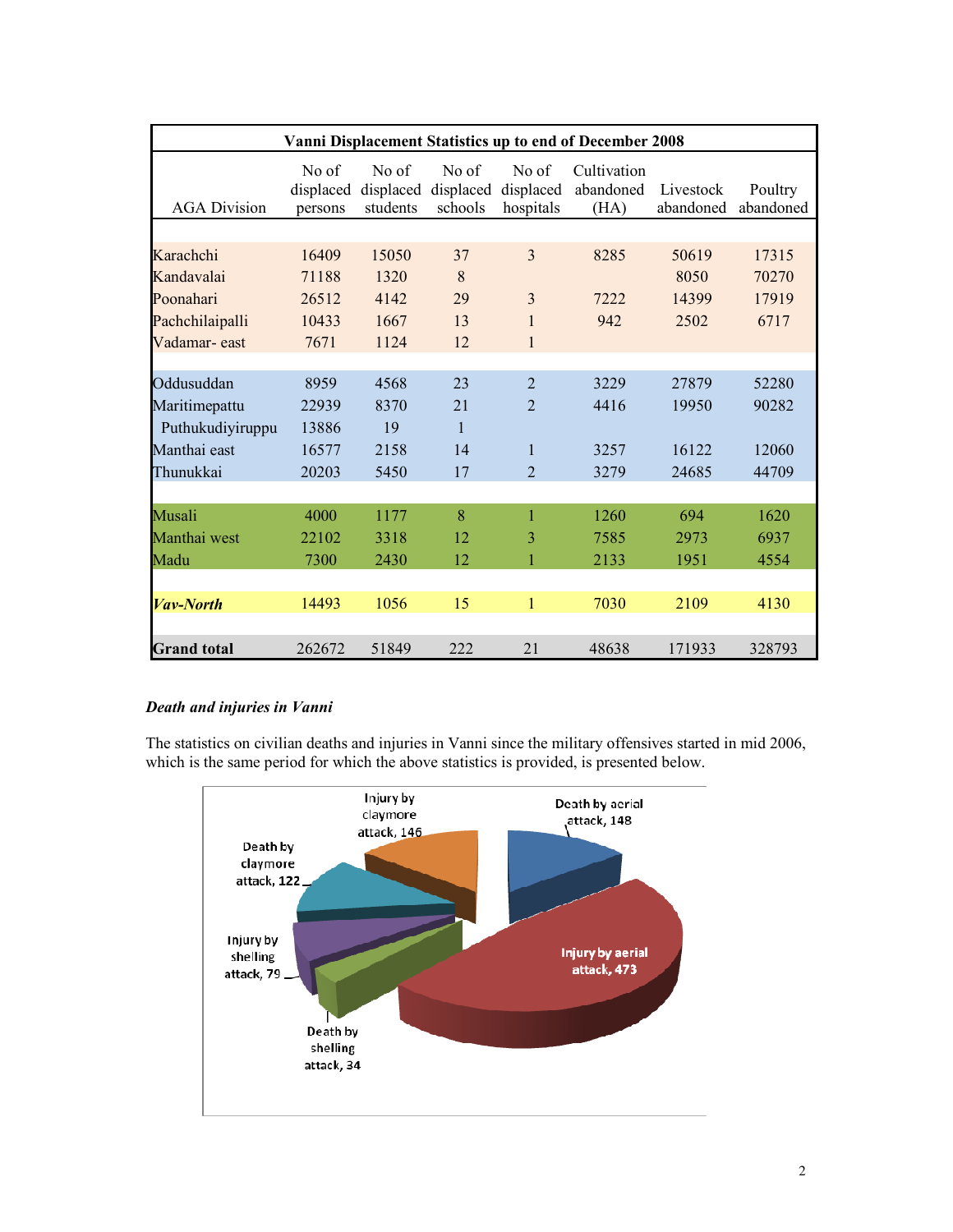## Civilians killed in December 2008

| N <sub>0</sub> | <b>Name</b>                    | Age          | $\mathbf G$               | Date of<br>incident | <b>Violation</b>                                                        | <b>Violator</b> | Location         | <b>District</b> |
|----------------|--------------------------------|--------------|---------------------------|---------------------|-------------------------------------------------------------------------|-----------------|------------------|-----------------|
| $\mathbf{1}$   | Thavamalar                     | 24           | $\boldsymbol{\mathrm{F}}$ | 27 Dec 08           | Killed by shelling                                                      | <b>SLAFs</b>    | Iyakkachchi      |                 |
| $\mathbf{1}$   | Ramaih<br>Balendran            | 36           | M                         | 13-Dec-08           | Killed by shelling                                                      |                 |                  |                 |
| $\mathbf{1}$   | Krishnan<br>Sutha              | 36           | M                         | 13-Dec-08           | Killed by shelling                                                      | <b>SLAFs</b>    | Kanakapuram      |                 |
| $\mathbf{1}$   | Kandasamy<br>Rasenthiram       | 60           | M                         | 18-Dec-08           | Killed by bombing                                                       | <b>SLAFs</b>    | Mullivaikal      |                 |
| $\mathbf{1}$   | Uthayakumar<br>Dilaxon         | 9            | M                         | 8-Dec-08            | <b>Claymore attack by the Deep</b><br>Penetration Unit of the SLA       |                 | Mulliyavalai     |                 |
| $\mathbf{1}$   | Pulenthirarasa<br>Ajanthakaran | 22           | M                         | 8-Dec-08            | killed a mother, son and<br>driver of the motorbike they                |                 |                  |                 |
| $\mathbf{1}$   | Uthayakumar<br>Bakeerathi      | 28           | $\overline{F}$            | 8-Dec-08            | were riding. (See NESoHR<br>report on December bombing<br>and shelling) |                 |                  |                 |
| $\mathbf{1}$   | Namanathan<br>Mariammah        | 55           | F                         | 31-Dec-08           | <b>Extensive bombing on this</b><br>area caused several deaths          |                 |                  |                 |
| $\mathbf{1}$   | Namanathan<br>Judhamarharet    | 24           | F                         | $31 - Dec-08$       | and injuries over a period of                                           |                 | Murasumoddai     | Vanni           |
| $\mathbf{1}$   | Markandu<br>Sivanathan         | 30           | M                         | $31 - Dec-08$       | a few days. (See NESoHR<br>report on December bombing                   |                 |                  |                 |
| $\mathbf{1}$   | Pararasingam<br>Chandrabose    | 35           | M                         | $31 - Dec-08$       | and shelling)                                                           |                 |                  |                 |
| $\mathbf{1}$   | Ponnaih<br>Ramachandran        | 45           | M                         | 20-Dec-08           |                                                                         |                 | Vaddakachchi     |                 |
| $\mathbf{1}$   | Ravishankar<br>Rajinthan       | $\mathbf{0}$ | M                         | $17 - Dec-08$       | <b>Extensive</b><br>bombing<br>shelling over this area killed           | and             |                  |                 |
| $\mathbf{1}$   | Selvaratnam<br>Jesuthan        | 29           | M                         | 17-Dec-08           | six including three children,<br>two of them five months old            |                 |                  |                 |
| $\mathbf{1}$   | Jeyaruban<br>Ajanthan          | $\bf{0}$     | M                         | 13-Dec-08           | babies. (See NESoHR report<br>on December bombing and                   |                 |                  |                 |
| $\mathbf{1}$   | Yogalingam<br>Thushyanthan     | 14           | M                         | 22-Dec-08           | shelling)                                                               |                 |                  |                 |
| $\mathbf{1}$   | Arulanantham<br>Nirojini       | 6            | $\mathbf F$               | $1-Dec-08$          |                                                                         |                 |                  |                 |
| $\mathbf{1}$   | Sinnathurai<br>Rasamalar       | 50           | F                         | $23$ -Dec-08        | Killed by shelling                                                      | <b>SLAFs</b>    | Vattrapali       |                 |
| $\mathbf{1}$   | Thambimuthu<br>Kubenthiran     | 36           | $\mathbf M$               | $29$ -Dec-08        | Killed by shooting                                                      |                 | Karaitheevu      | Amp             |
| 1              | Thangavel<br>Krishnapillai     | 27           | М                         | 30-Nov-<br>08       | Killed by shooting                                                      | <b>SLAFs</b>    | Eravoor          |                 |
| $\mathbf{1}$   | Thavarasa<br>Sureshkumar       | 23           | M                         | 30-Dec-08           | Killed in prison                                                        |                 | Eravoor          |                 |
| $\mathbf{1}$   | 1 civilian                     |              | М                         | 28-Dec-08           | Killed by shooting                                                      | <b>SLAFs</b>    | Kokkadicholai    | Batticaloa      |
| $\mathbf{1}$   | Ravi                           | 32           | M                         | 25-Dec-08           | Killed by shooting                                                      | <b>SLAFs</b>    | Pothanaivadichal |                 |
| 1              | Poopalapillai                  | 59           | M                         | 25-Dec-08           | Killed by shooting                                                      | <b>SLAFs</b>    | Pothanaivadichal |                 |
| $\mathbf{1}$   | Chellaih<br>Perinpam           |              | M                         | 2-Dec-08            | Killed by shooting                                                      | <b>SLAFs</b>    | Senkaladi        |                 |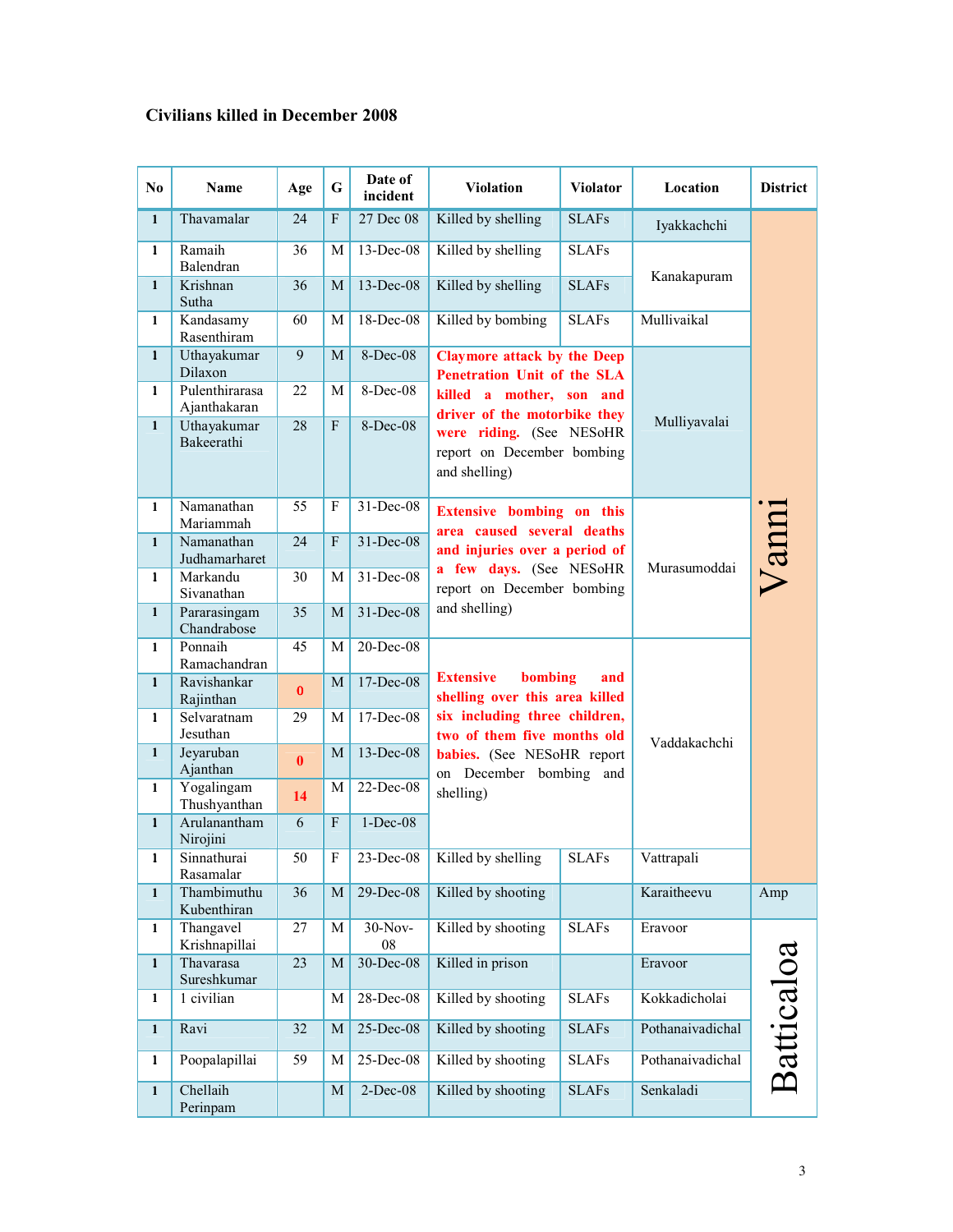| N <sub>0</sub> | <b>Name</b>                       | Age             | $\mathbf G$ | Date of<br>incident | <b>Violation</b>   | <b>Violator</b> | Location       | <b>District</b> |
|----------------|-----------------------------------|-----------------|-------------|---------------------|--------------------|-----------------|----------------|-----------------|
| $\mathbf{1}$   | Suntharalinga<br>m<br>Kenkatharan | $\overline{32}$ | М           | $23 - Dec-08$       | Killed by shooting | <b>ICRC</b>     | Nallur         |                 |
| $\mathbf{1}$   | 1 civilian                        |                 | M           | $31 - Dec-08$       | Killed by shooting |                 | Thikkam        |                 |
| $\mathbf{1}$   | Sivakolunthu<br>Yogeswaran        | 51              | M           | 21-Dec-08           | Killed by shooting |                 | Thirunelveli   |                 |
| $\mathbf{1}$   | Rasaih<br>Selvarasa               | 54              | M           | 10-Dec-08           | Killed by shooting |                 | Thirunelveli   |                 |
| $\mathbf{1}$   | Sinnathurai<br>Suthaharan         | 28              | M           | $10$ -Dec-08        | Killed by shooting | <b>SLAFs</b>    | Thunnalai      | Jaffna          |
| $\mathbf{1}$   | 1 civilian                        | $25 -$<br>30    | M           | $10$ -Dec-08        | Killed by shooting | <b>SLAFs</b>    | Thunnalai      |                 |
| $\mathbf{1}$   | Ratnavadivel                      | 39              | M           | 27-Dec-08           | Killed by beating  | <b>SLAFs</b>    | Varani         |                 |
| $\mathbf{1}$   | 1 civilian                        |                 | M           | $21 - Dec-08$       | Killed by shooting |                 | Vembiai        |                 |
| 1              | Ramasamy S                        | 52              | M           | $23 - Dec-08$       | Killed by shooting | <b>SLAFs</b>    | Eluthoor       |                 |
| $\mathbf{2}$   | 2 civilians                       |                 | M           | $3-Dec-08$          | <b>Body</b> found  |                 | Mannar         | Mann &<br>Putt  |
| $\mathbf{1}$   | 1 civilian                        |                 | M           | 29-Dec-08           | Killed by shooting | <b>SLAFs</b>    | Murunkan       |                 |
| $\mathbf{1}$   | Arumugam<br>Anpalakan             | 27              | M           | 22-Dec-08           | Killed by shooting |                 | Balaru         | <b>Other</b>    |
| $\mathbf{1}$   | Seevaratnam<br>Ravi               | 27              | M           | 22-Dec-08           | Killed by shooting |                 | <b>Buttala</b> |                 |
| $\mathbf{1}$   | Chellai<br>Anthony<br>Sasikumar   | $\overline{28}$ | M           | $11 - Dec-08$       | Killed by beating  |                 | Ilinkanagar    |                 |
| $\overline{2}$ | 2 civilians                       |                 | M           | 13-Dec-08           | Killed by shooting |                 | Kanthalai      | Trinco          |
| $\mathbf{1}$   | Gajathul<br>Mohamad               |                 | M           | 27-Dec-08           | Killed by shooting |                 | Thampalakamam  |                 |
| $\mathbf{1}$   | 1 civilian                        | 62              | F           | $11 - Dec-08$       | Killed by stabbing |                 | Chekkadipulavu |                 |
| $\mathbf{1}$   | Jeevaratnam<br>Pushparaja         | 36              | M           | 20-Dec-08           | Killed by shooting |                 | Koomankulam    | Vavuniya        |
| $\mathbf{1}$   | Indrarasa<br>Nanthakumar          | 26              | M           | 22-Dec-08           | Killed by shooting |                 | Thonikkal      |                 |
| $\mathbf{1}$   | Selvanayagam<br>S                 | 30              | M           | $23$ -Dec-08        | Killed by shooting |                 | Ukkilankulam   |                 |